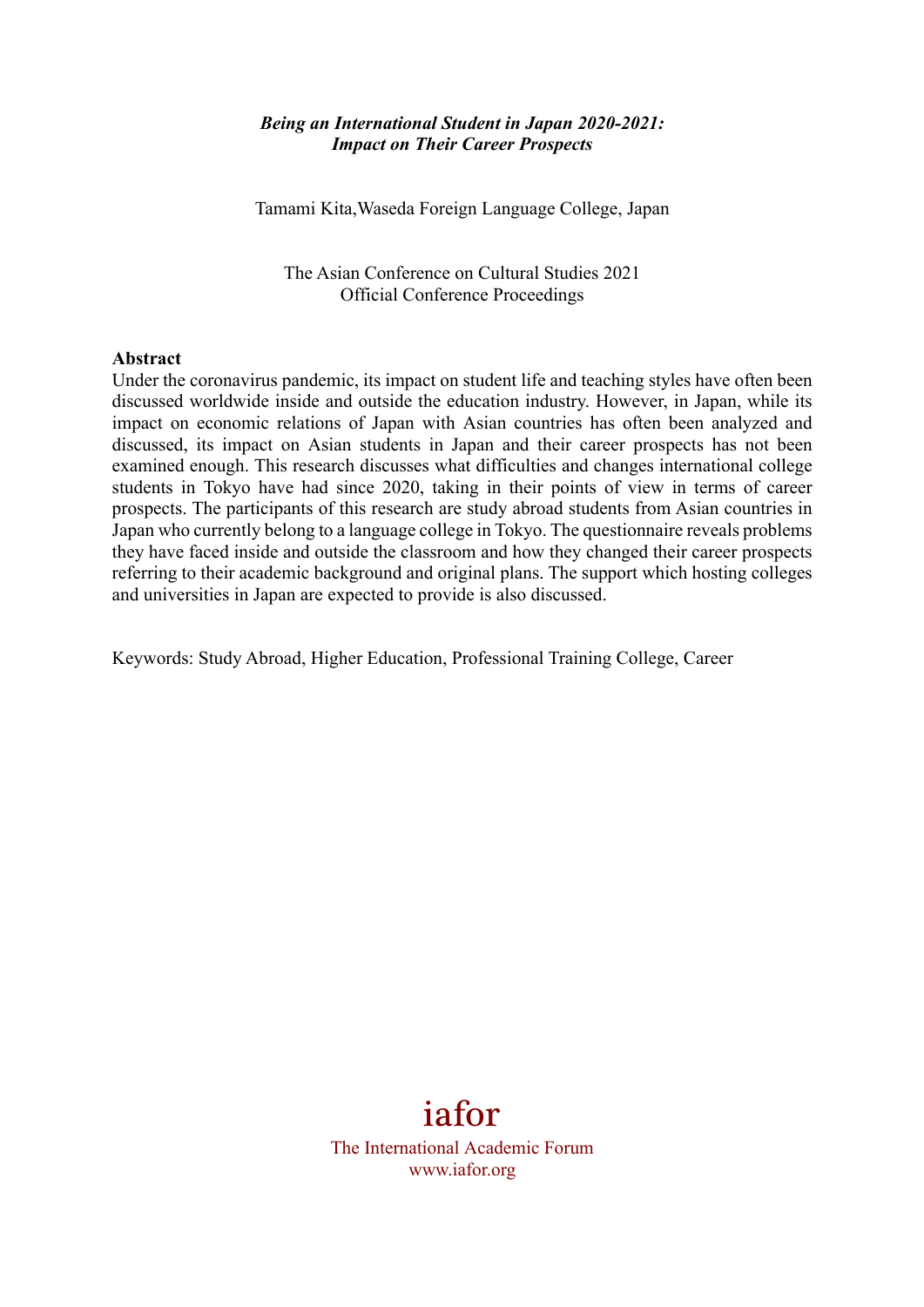## **Introduction**

ł

While the hardship of university students under the coronavirus pandemic has often been focused on not only by researchers but sometimes the media, the discussion examining the impact on students in other higher education institutions, such as in professional training colleges, has been discussed much less. Moreover, under the state of emergency and the restriction of travelling, international students in Japan have been under huge stress and anxiety not only about their studies but also their future plans. In 2020, most higher education institutions in Japan moved fully online, which was the same with the college where the researcher worked. Soon after the college started full online lessons, the students started contacting teachers more than usual and shared their concerns. In the teachers' meeting, how to practice student support was one of the common concerns. Since, there were 79,598 international students studied in professional training colleges in Japan<sup>1</sup>, there are a number of people in higher education institutions who felt the necessity of getting these students' voices. This paper firstly overviews the position of professional training colleges in Japanese higher education, then focuses on a particular college in Tokyo and international students there, and analyzes their major concerns from students' points of view and discusses the possible solutions.

## **Higher Postsecondary Education Enrollment Rate**

According to the report published by OECD in 2019, over half of Japanese adults between 25 and 64 years old have attained higher education, which is higher than the OECD average. Focusing on 25-34 years old in Japan in 2019, about 60% of them enrolled in higher education<sup>2</sup>. This is the second highest rate in Asia, with South Korea in first place with 70%. This high percentage has been one of the characteristics of Japan's higher education. In 2020, over 80% of secondary school graduates in Japan progressed into higher education, which may result in the fact that having higher education degrees is not considered something special but a requirement for participating in the Japanese labor market. In 2020, nearly 55% of secondary school graduates went to university while over 16% went to professional training colleges.

Professional training colleges are classified as higher education institutions and are called "senmon gakko" in Japanese. Students in these colleges generally study for particular skills and practical knowledge for 2 years or more and get a diploma when they complete the course. This study focused on a college which has been offering language education and has both an English department and a Japanese department. Besides the foreign language college at which this study was conducted, there are different types of professional training colleges such as the ones offering vocational training programmes for nurses, mechanics, chefs, animators, designers and professionals in the hospitality industry.

However, due to the declining birth rate in Japan, the proportion of the population aged 18 is declining, and according to the data published by the Ministry of Education, Culture, Sports, Science and Technology (MEXT), as a result, the expected number of 18-year-olds who progress into higher education institutions including universities is decreasing and expected to continue declining<sup>3</sup>. The shrinking market size is one of the triggers for the government to

 $^{-1}$  The data cited from "2020 (令和 2) 年度外国人留学生在籍状況調査結果"

https://www.studyinjapan.go.jp/ja/statistics/zaiseki/data/2020.html (accessed 03.06.2021)

 $2$  The data cited from "Population with tertiary education" https://data.oecd.org/eduatt/population-with-tertiaryeducation.htm (accessed 03.06.2021)

<sup>3</sup> The data cited from "将来構想部会 第 13 回配付資料 ⼤学への進学者数の将来推計について"

https://www.mext.go.jp/b\_menu/shingi/chukyo/chukyo4/042/siryo/\_\_icsFiles/afieldfile/2018/03/08/1401754\_03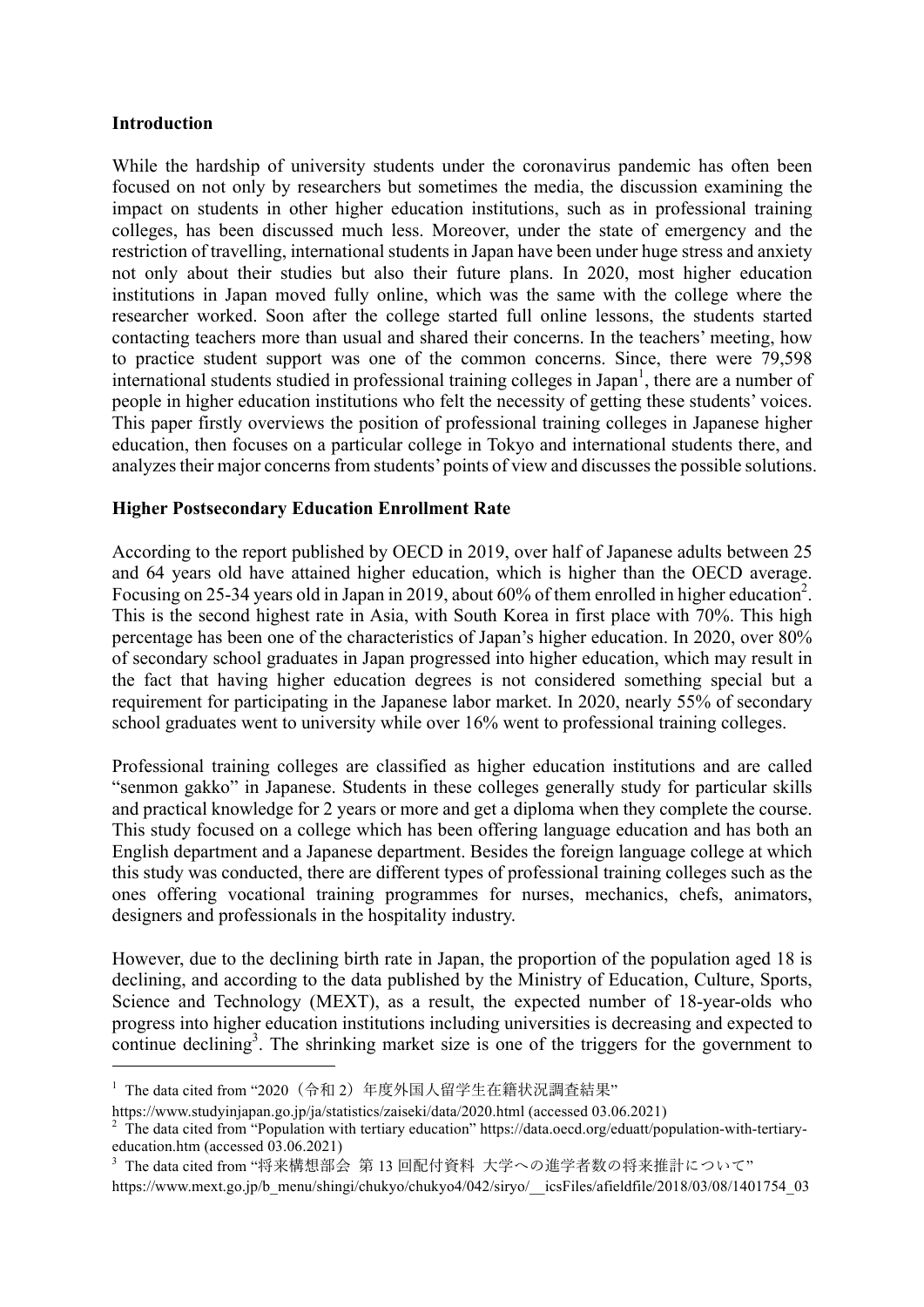promote university reforms. It has been proposed since the 1970s and the recent proposal revealed that the government shared the vision of improving Japanese universities focusing on financial support for students, quality of education, research environment, and governance<sup>4</sup>. Besides the top-down education reform, universities and colleges have conducted their own structural reforms and introduced not only new courses and curriculums but established new student supporting systems focusing on student welfare and career support. Thanks to the increasing number of career supports and the recovery of Japanese economy, according to data by the Ministry of Health, Labor, and Welfare (MHLW), the rate of university graduates before the pandemic was 98.0% and 96.8% for professional training college graduates. However, the rate on February 2021 went down to 89.5% and 76.7% for each in  $2021^5$ .

## **Being Homogeneous**

Another thing which OECD reviews pointed out about higher education in Japan was how "homogenous" it is. The report stated that Japan has a relatively low share of adult and international students there, which the government is currently working to improve through the university reform plan and to have more diversity.

Despite the promotion of university reforms, the homogeneity in Japanese universities and moreover, the homogeneity in the recruiting system for expected graduates has stayed the same. For example, the day when the major companies can release the recruiting information and start interviewing new expected graduates has been decided through discussions between the Japan Business Federation, universities, and the government. In 2021, March 1st was the day that the major companies were allowed to start posting the hiring information and June 1st was the day they can start interviewing. In Japan, the academic calendar starts in April and ends in March next year. Therefore, most of Japanese university students who enrolled in April 2017 started applying for jobs in the spring of 2020, and got offers, and then graduated from universities in March 2021. They directly started working in April 2021.

The number of international students in Japanese higher education institutions was increasing until the coronavirus pandemic happened in 2020. In 2021, Japanese higher education institutions still have nearly 300,000 international students, and as it is previously mentioned, more than 79,000 are in the professional training colleges. The biggest group of international students is Chinese students, which makes up more than 40% of the total, followed by Vietnamese, Nepali, Korean, and Taiwanese students. The students from these Asian countries make up nearly 80% of international students in Japan.

The report published by the Ministry of Economy, Trade and Industry (METI) described that about 65% of international students in Japanese universities wish to get jobs in Japan. Although the number of international students who got jobs after graduating from Japanese universities were constantly increasing<sup>6</sup>, only 35% of international students got jobs in Japan in 2018.

ł

<sup>.</sup>pdf(accessed 03.06.2021)

<sup>&</sup>lt;sup>4</sup> The data cited from "Reform of Higher Education and Research (Shibayama Initiative)  $\sim$  Integrated promotion of education and research reform at institutions of higher education $\sim$ "

https://www.mext.go.jp/component/a\_menu/other/detail/\_\_icsFiles/afieldfile/2019/08/201413322\_03.pdf (accessed 03.06.2020)

 $^5$  The data cited from "令和2年度大学等卒業予定者の就職内定状況調査(令和3年2月1日現在)" https://www.mhlw.go.jp/content/11804000/000752873.pdf (accessed 03.06.2021)

<sup>6</sup> The data cited from MEXT (2019)."外国⼈留学⽣の就職に係る現状"

https://www.meti.go.jp/press/2019/02/20200228007/20200228007-2.pdf (accessed 03.06.2021)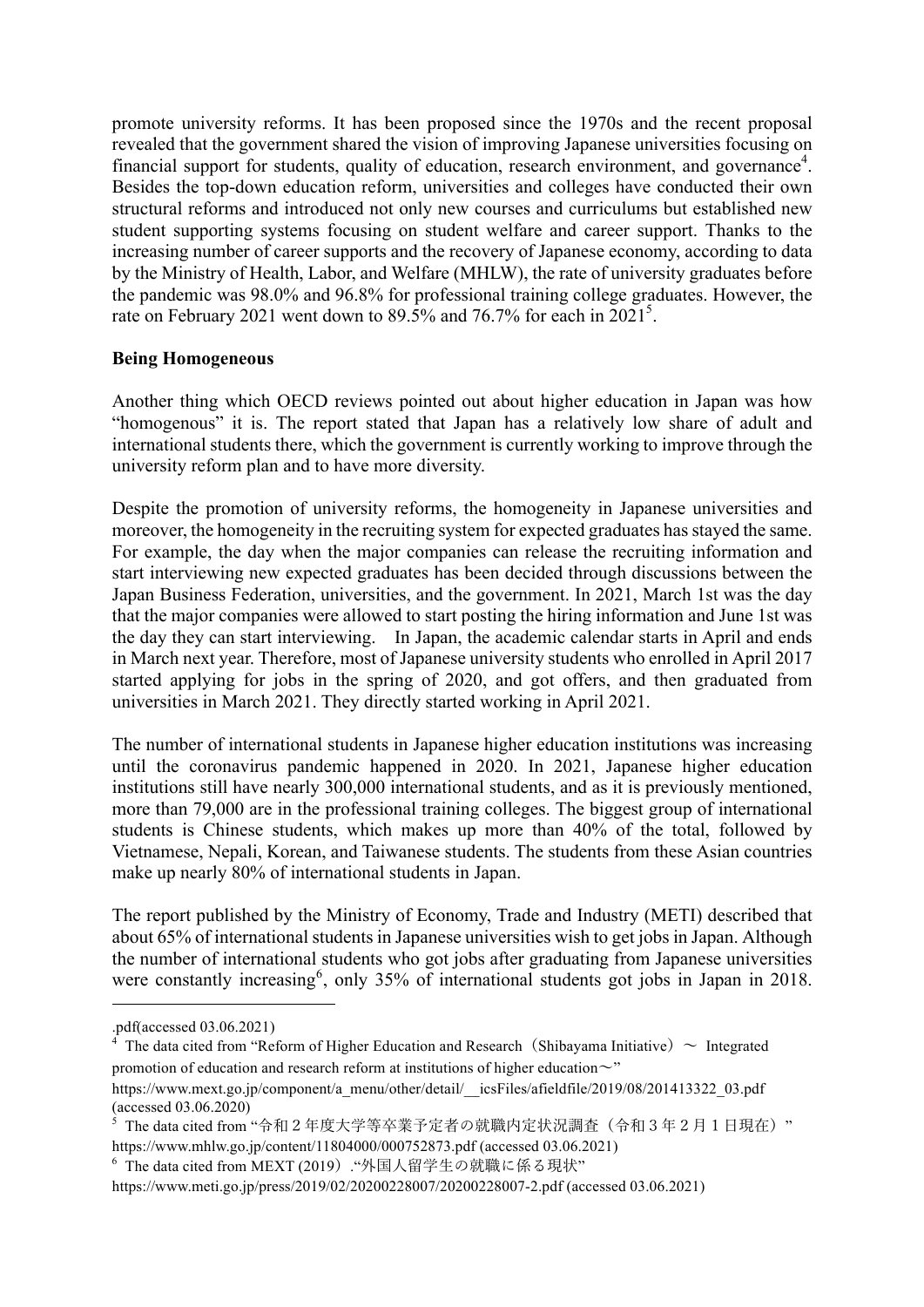Japan's employment rate for new graduates marked the highest in both 2019 and 2020. However, the national target of international students' employment rate was 50%. Considering these facts, the problem of lack of career opportunities for international students is not fully caused by the coronavirus pandemic but has been an existing problem in Japan. A recruiting agency DISCO, which also provides the recruiting service for expected university and graduate school graduates from overseas in Japan, conducted the survey among the users and showed that about 30% of them managed to get job offers in July 2020<sup>7</sup>. Considering the fact that more than half of the samples were graduate school students, we can imagine how much international students struggle to get jobs in Japan.

## **Participants**

ł

The participants of this study were international students in the English department of a professional training college in Tokyo. The department had about 100 students and more than 10% of students were adult students who had already had job experience before enrolling in the college. About 20% of students were from overseas although the percentage changes every year. The curriculum was designed to focus on developing students' communication skills in English. After students complete a 2-year course and get a diploma, about half of them directly transfer to universities and continue studying. The other half get jobs such as in hotels, travel agencies, airlines, or private language schools, or as receptionists in the office. These jobs do not need a university degree but need high communication skills in English.

The first questionnaire was designed for 30 students in the final year, both international and local, and to get the information about the percentage of the employment rate. The department conducted a survey about job hunting for final year students whose plan after graduation was getting full-time jobs in February 2021, which was a month before their graduation.

The other questionnaire was for students in a Japanese language class aimed at collecting more detailed information about their difficulties. There were a variety of topics including online lessons, assignments, life outside school, future plans, finances, visa, family and homeland. These topics are not always independent but related to each other. In order to support these students, firstly two questionnaires were conducted in February 2020 and then the researcher interviewed the participants for research and counseling purposes. The information collected was sorted to figure out what difficulties the international students are facing under the pandemic. The participants for the second questionnaire were 13 international students who registered in a class preparing for the Japanese Language Proficiency Test, which is an international Japanese language exam and often called "JLPT." JLPT has five levels from N1, the most advanced level, to N5, the beginner. Many higher education institutes put an N1 certificate as one of the required documents for application. The class in which participants were all registered was designed for pre-N2 to N1 level students and it was not a compulsory class. It could be stated that the participants were motivated students who study not only English but also extra Japanese for getting N1 or N2 certificates. According to the JLPT website, N2 certificate shows the ability to understand Japanese in everyday situations, and to a certain degree<sup>8</sup>. It is also true that a number of job advertisements for international students state "N2 is required." In fact, the college which the participants belonged to requires all the international

<sup>7</sup> The data cited from 株式会社 DISCO "外国⼈留学⽣の就職活動状況" https://www.disc.co.jp/wp/wpcontent/uploads/2020/08/fs\_2020-08\_chosa.pdf (accessed 03.06.2021)<br>
<sup>8</sup> The data cited from JLPT "N1-N5: Summary of Linguistic Competence Required for Each Level"

https://www.jlpt.jp/e/about/levelsummary.html (accessed 03.06.2021)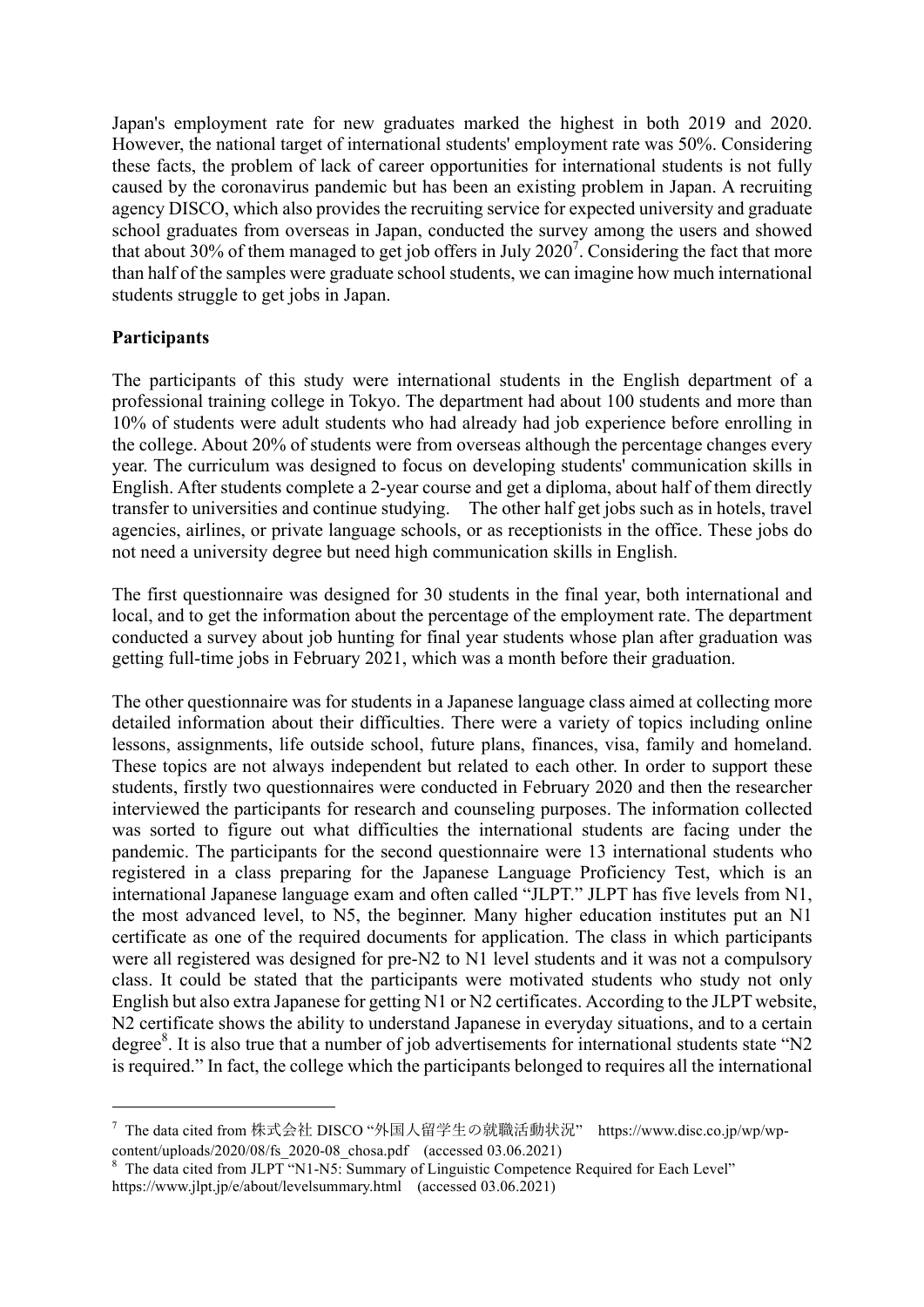students to pass N2 exams before they graduate. In the classroom, there were 4 students from China, 4 from Vietnam, 2 from Korea, 2 from Uzbekistan, and 1 from Bangladesh. More than half of participants had already graduated from higher education institutions in their homeland before they came to Japan. The academic backgrounds were as follows: 5 students with secondary school certificates, 4 with diploma, and 4 with bachelor degrees. The youngest participant was 19 years old and the eldest one was in her 40s. For job experience, 5 students had already had full-time working experience in their homeland while 4 students had part-time job experiences in their homeland. 4 students did not have any working experience before they came to Japan. Almost all of them have had part-time jobs while they were studying in the professional training colleges in Japan.

## **Findings: Questionnaire 1**

The data collected from 30 students showed that only 63. 3% of them got job offers. As described before, the graduates often get jobs in hotel, travel, and airline industries, all of which were under the serious recession due to the pandemic. This may be one of the major reasons for the lower employment rate of the graduates this year. Among these 30 students, there were 11 international students: 6 from China, 3 from Vietnam, 1 from Korea, 1 from Myanmar, and only 3 got job offers before they graduated. It should be noted that all these international students were over 20 years old who had already completed their secondary education in their homeland and 6 of them had completed their undergraduate programmes in their homeland before they came to Japan. The three students with job offers were the ones who came to Japan as college graduates with working experience. On the other hand, other international students who did not get offers were various: not only the ones who came to Japan as high school graduates with no job experience, a high school graduate with full-time job experience, but also college and university graduates with working experience. Considering the situation and their background, it may be obvious that the job hunting was severe regardless of their academic and career background.

## **Findings: Questionnaire 2 & Interview**

The questionnaire was conducted in Japanese and was designed to figure out what changed and affected their life significantly in 2020. Their concerns were categorized in the following five topics: school, social life (life outside school), future plans, finances, family and homeland. For example, the concerns labeled "school" included the ones related to online lessons, assignment, and learning, which 11 out of 13 students mentioned and were the most popular topics. Even though the questionnaire was conducted during the final exam period, these topics were the main concerns for students. Also, once school closes and moves fully online, it is so easy for international students to miss opportunities to have daily and casual chats in Japanese and talk to Japanese classmates.

The second most popular concern was the ones related to life outside school including their part-time jobs. In the interview, most participants mentioned the fact that they lost their parttime jobs under the state of emergency since the most popular part-time job industry among students was restaurants. For most participants, part-time jobs were the only places where they could form relations with Japanese people outside school and can directly feel Japanese society and customs. Losing part-time jobs under the state of emergency and economic recession means losing a connection with Japanese society.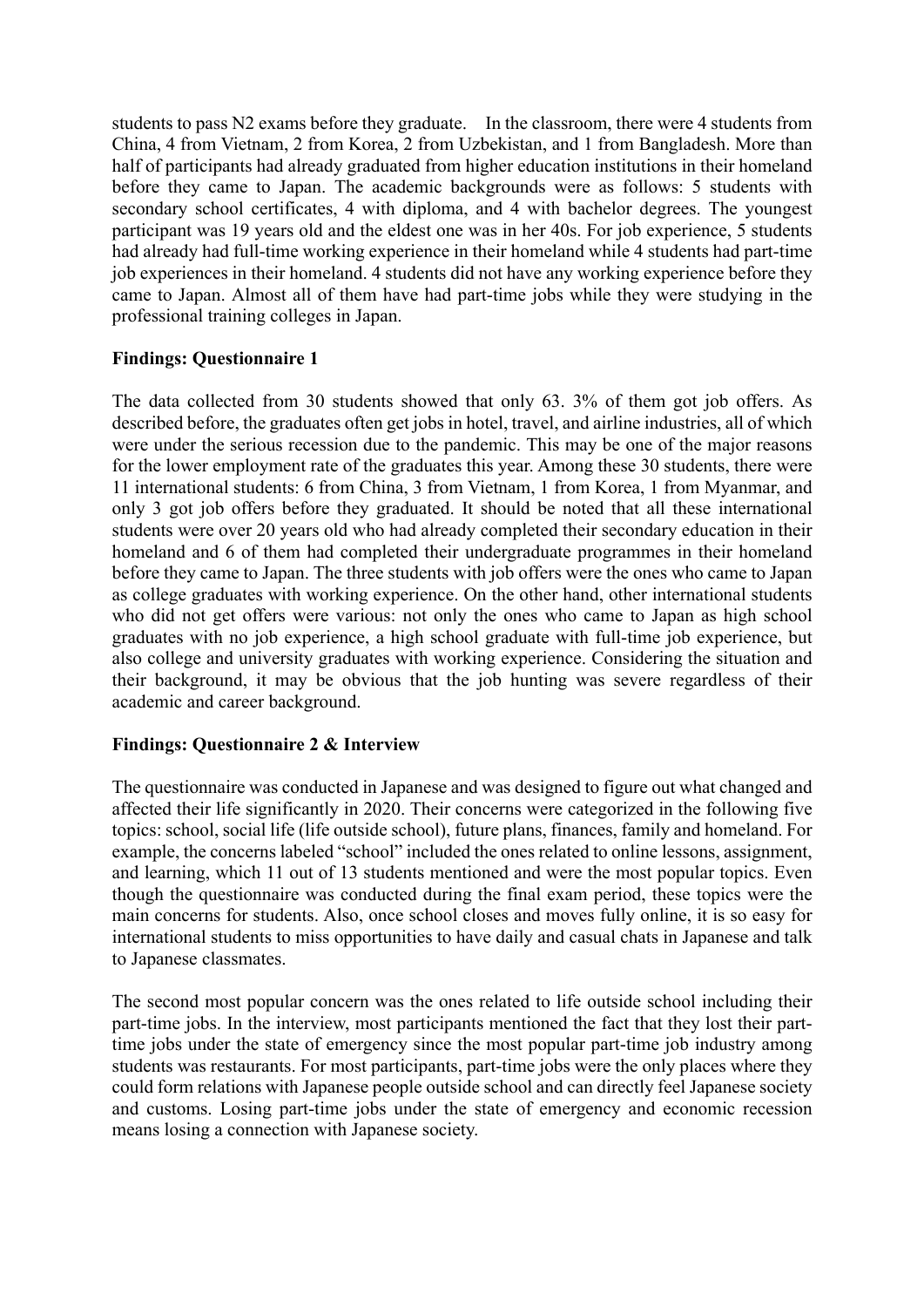In the interview, the participants described their plans after graduation. Regardless of their English and Japanese proficiency level, age, and class, most participants described how they needed to change their initial plan. Changing their career plan is not just changing the type of jobs. It is sometimes about scholarships, further education, and leaving Japan. For example, as it was previously mentioned, the most popular career path for this college's graduates used to be getting a full-time job in the travel and tourism industry or airlines. However, one student from Korea said "The diploma from the English Department or English skills do not help me get jobs much."

Many participants mentioned the financial difficulties due to the loss of part-time jobs and economic recession in their homeland. It was not just the participants but students all over Japan regardless of nationalities who suffered a sudden financial difficulty. In May 2020, under the pandemic, the government decided to support students with financial difficulties through the Emergency Student Support. These situations surely affect their plan for further education. For example, having fewer part-time job shifts in the restaurant, a student faced financial difficulty and considered applying for a scholarship, which she never thought of as an option before the pandemic hit. Without scholarships, she said she needs to think about getting a job and giving up further education. Another student stated that, due to the coronavirus pandemic in his home country, he cannot ask for financial support from his parents. He changed his mind about progressing into university and started job hunting to get a full-time job in Japan as soon as possible. One student from China with a bachelor degree had been initially planning to work in Japan after graduation. However, she decided to go back to her country and get a job in which she can use the Japanese language.

## **Discussion**

Now two major problems are examined. One is the uniqueness of the job hunting system in Japan and the difficulty of making the information and the knowledge visible for international students. As described above, Japanese job hunting itself is very homogenous and unique. People who grow up in Japanese communities may not realize and see because it is too obvious. But international students have less background knowledge and need to be taught about preparation, scheduling, language, and behavior. Also, the fact that only 35% of international students got the offer even before the pandemic may tell us that the information arranged for international students is originally less and more improvement should be discussed.

The other problem is the connection with Japanese society. Although there are a lot of research such as Darvin (2016) conducted to examine the change of identity and communication of people with the development of the digital technology, one of the things the pandemic showed was how easily international students lose their connection with Japanese society once the school is closed and they lose the opportunities of having face-to-face communication. The problems became visible through their concerns about life outside school. When the pandemic is over and schools get back to the in person lessons on campus, they might be able to have more opportunities to have a connection with classmates and teachers more easily. Also, the students have more chances to get involved more in Japanese society once the economy is back and they get part-time jobs. However, the fact that the international students tend to lose their social life and career opportunities once the school closes or they lose their part-time jobs does not change. Moreover, the fact that their financial status is less secure under the terrible economy when we compare them to our local students does not change regardless of their academic background. Considering that these problems have been there for many years even since before the pandemic occurred, we could say that the pandemic made these existing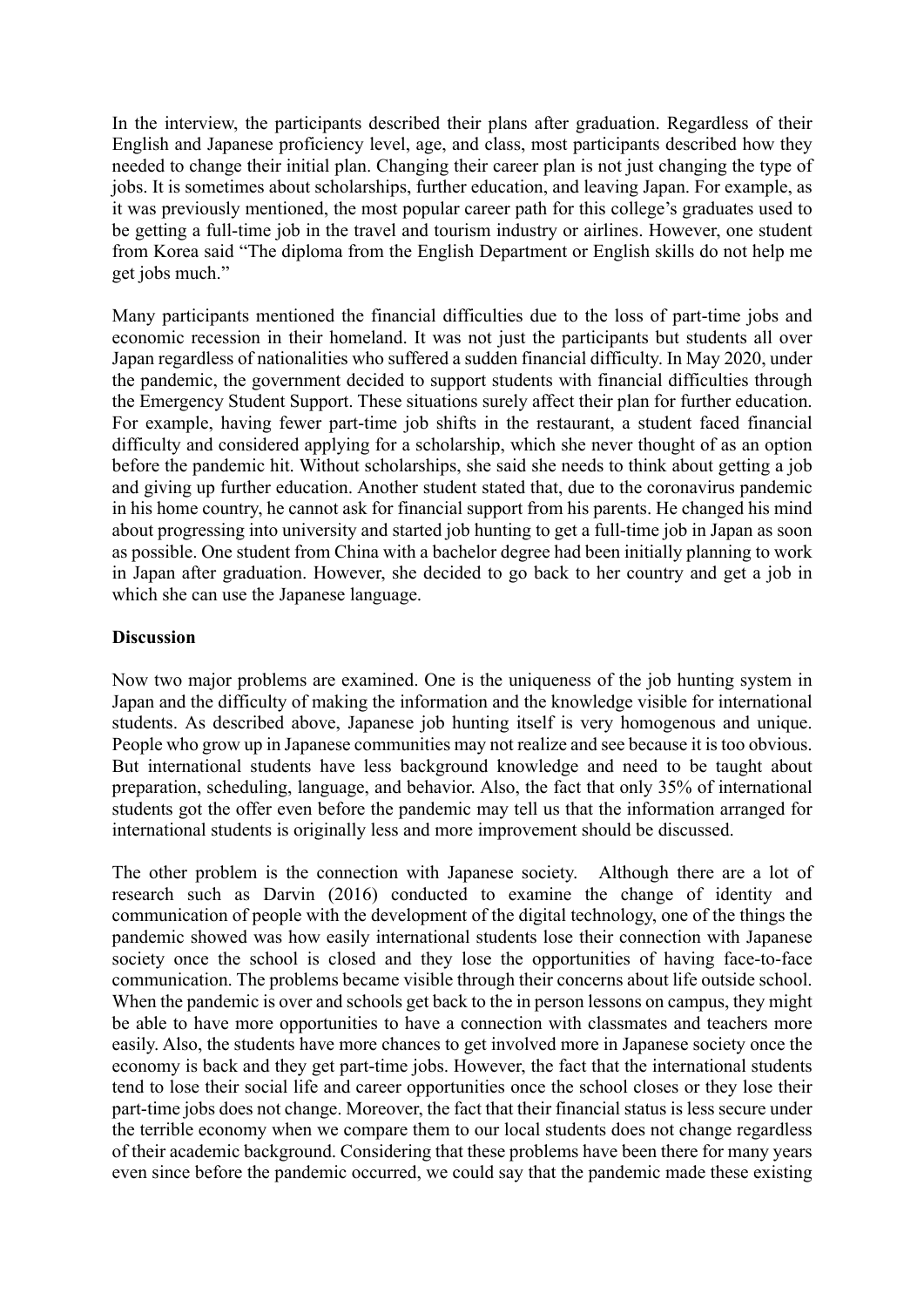problems more visible.

Therefore, how the school can provide the support should be discussed. Following are the comments from students and things the international student office or teachers can help. These questions can be solved when they find the right person to ask in the school. However, once the school closes, it is difficult to find contacts. Schools should be aware of this.

*"I would like to know whether a school can provide career support service even after I graduate."*

*"I wanted to have more chances to study in the real classroom on campus. I could more casually talk and visit people to talk about job hunting. But during a full online period, we are losing the chances for casual chat. Now I want to visit the school office and get information about job hunting in Japan."*

*"I lost my part-time jobs. So now I only talk with my roommates. They are from my country. So I lost the chance to speak in Japanese."*

*"My question is about how to renew my visa. My friends who graduated last year said the visa would be sponsored by the company. But I do not have a job offer yet. And I do not know who I should talk with about this problem."*

In order to tackle these problems, the school should be aware of firstly the fact that the school is the place for learning not just subjects but also Japanese society for international students. Although the international office and the admin office were the professionals of students' registration and support, once school closed and moved fully online, teachers were the only adults for students who could share their concerns. As many researchers such as Richards (2020) pointed out, language teachers can often play the key roles of sharing experiences and emotions with students in the classroom. This close tie may result in making students easier to share about their concerns with language teachers rather than other teachers and staff. Also, how easily international students lose the connection to the society once they close.

#### **Conclusion**

The tendency of being homogeneous can be seen not only in higher education in Japan, but also very much in the process of job hunting for expected university graduates and their career perspectives. How to hunt jobs is quite different in each country, even in neighboring countries, and this may be a worrisome problem for students, especially for the young students who try to get their first full-time job. Moreover, these difficulties caused by cultural homogeneity cannot be visualized for local people. Teachers in higher education institutions do not often commit students' job hunting and just focus on teaching. However, teachers are the ones who have opportunities regularly to talk to students even during the online period. Considering these facts, the system which supports international students' lives should be developed by school, teachers, and the recruitment professionals sharing the issues. More and more studies focusing on international students and their whole career path should be conducted.